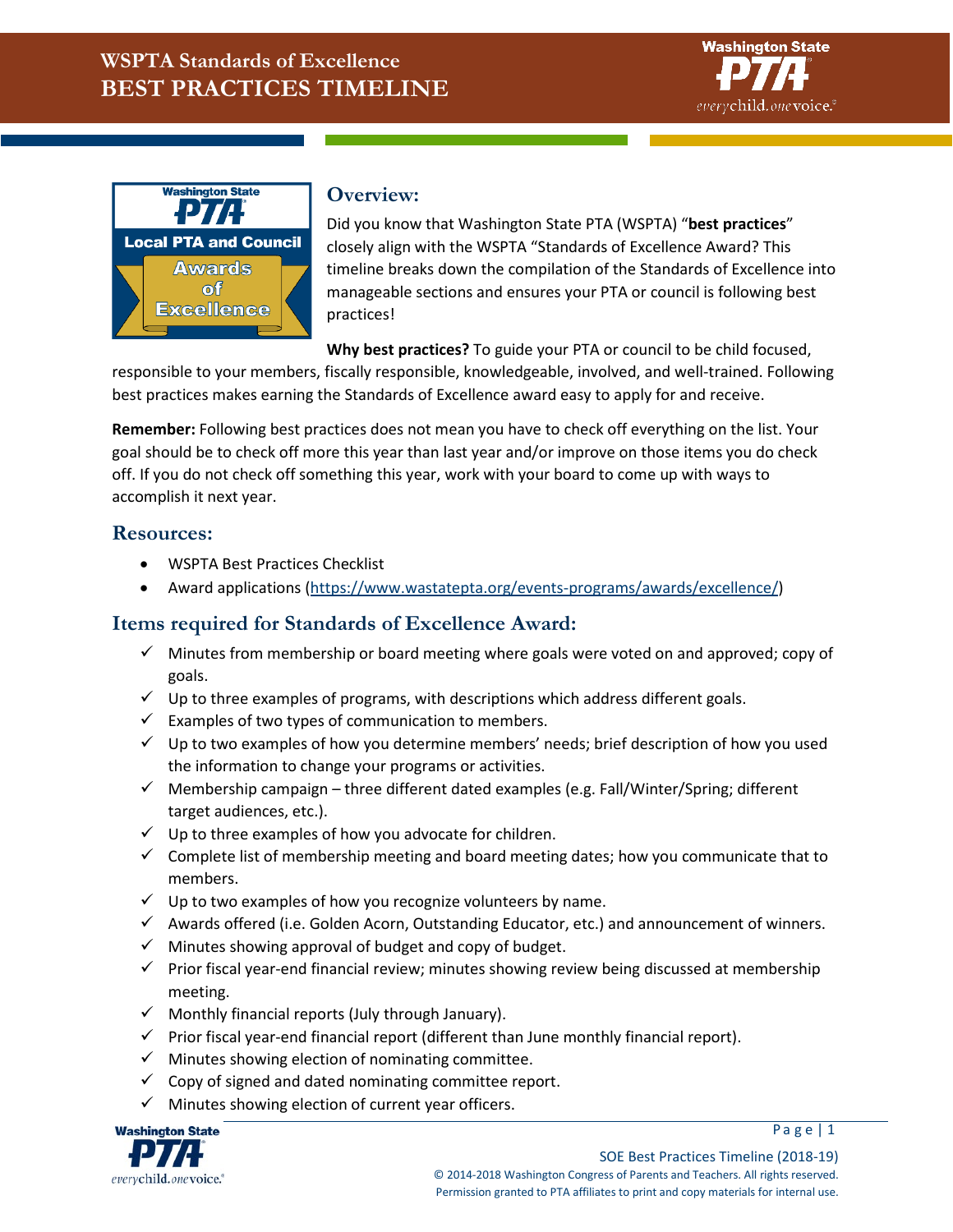- $\checkmark$  Copy of insurance certificate.
- $\checkmark$  Copy of IRS 990; Charitable Solicitations; Corporate Renewal.
- $\checkmark$  Copy of completed Standards of Affiliation (SOA) agreement checklist.
- $\checkmark$  Copy of completed training tracking spreadsheet.
- $\checkmark$  Copy of registrations for Legislative Assembly.
- $\checkmark$  Up to four examples of sharing region, WSPTA, and National PTA information with members.
- $\checkmark$  PTAs in a council: Documentation from council showing meeting attendance. OR PTAs not in a council: Example of working with other PTAs or similar organizations.

The **platinum level** of the Standards of Excellence Award (optional) includes more requirements such as:

- $\checkmark$  Additional examples of some items listed above.
- $\checkmark$  Goal development process and goal evaluation.
- $\checkmark$  Program evaluation.
- $\checkmark$  Show membership increase and membership award applications (for example, 100% staff); membership goal; up to two examples of sharing membership benefits with members.
- $\checkmark$  Family and community engagement examples.
- $\checkmark$  Mid-year financial review.
- $\checkmark$  Sharing PTA trainings with members.
- $\checkmark$  Officer transition plan, board retreat, committee chair transition plan, and committee chair training.
- $\checkmark$  Participation in Reflections; example of student recognition.
- $\checkmark$  Members of your PTA in active leadership roles at the council, region, state levels, and/or school district.
- $\checkmark$  Sharing *Our Children* (National PTA's magazine) with members.
- $\checkmark$  Examples of how you make use of WSPTA and National PTA programs and resources.

| <b>September/October Action Items</b>                                                          |  |  |  |
|------------------------------------------------------------------------------------------------|--|--|--|
| At your first membership meeting, vote on the following and capture it in your minutes:        |  |  |  |
| Goals were approved.                                                                           |  |  |  |
| Standing rules reviewed/updated and approved.                                                  |  |  |  |
| Prior fiscal year year-end financial review results were discussed and approved.               |  |  |  |
| Current fiscal year budget was approved (if not done last year or if updates are required).    |  |  |  |
| <b>Collect any documents from last Spring:</b>                                                 |  |  |  |
| Minutes from the election of officers from membership meeting.                                 |  |  |  |
| Copy of signed nominating committee report from election of current officers.                  |  |  |  |
| Example of spring membership campaign (dated).                                                 |  |  |  |
| Copy of prior fiscal year Charitable Solicitations filing.                                     |  |  |  |
| Copy of end of prior fiscal year method of determining members' needs.                         |  |  |  |
| Proof of attendance to WSPTA Convention.                                                       |  |  |  |
| Copy of registration (or proof of attendance) for region conference, Leadership Conference, or |  |  |  |
| other approved trainings.                                                                      |  |  |  |
| Article showing recognition for any or all awards given last Spring (Golden Acorn, Outstanding |  |  |  |
| Advocate, Outstanding Educator, etc.).                                                         |  |  |  |
| Print out copies of updated award forms; review with the board to decide which awards to apply |  |  |  |
| for.                                                                                           |  |  |  |



Page  $|2|$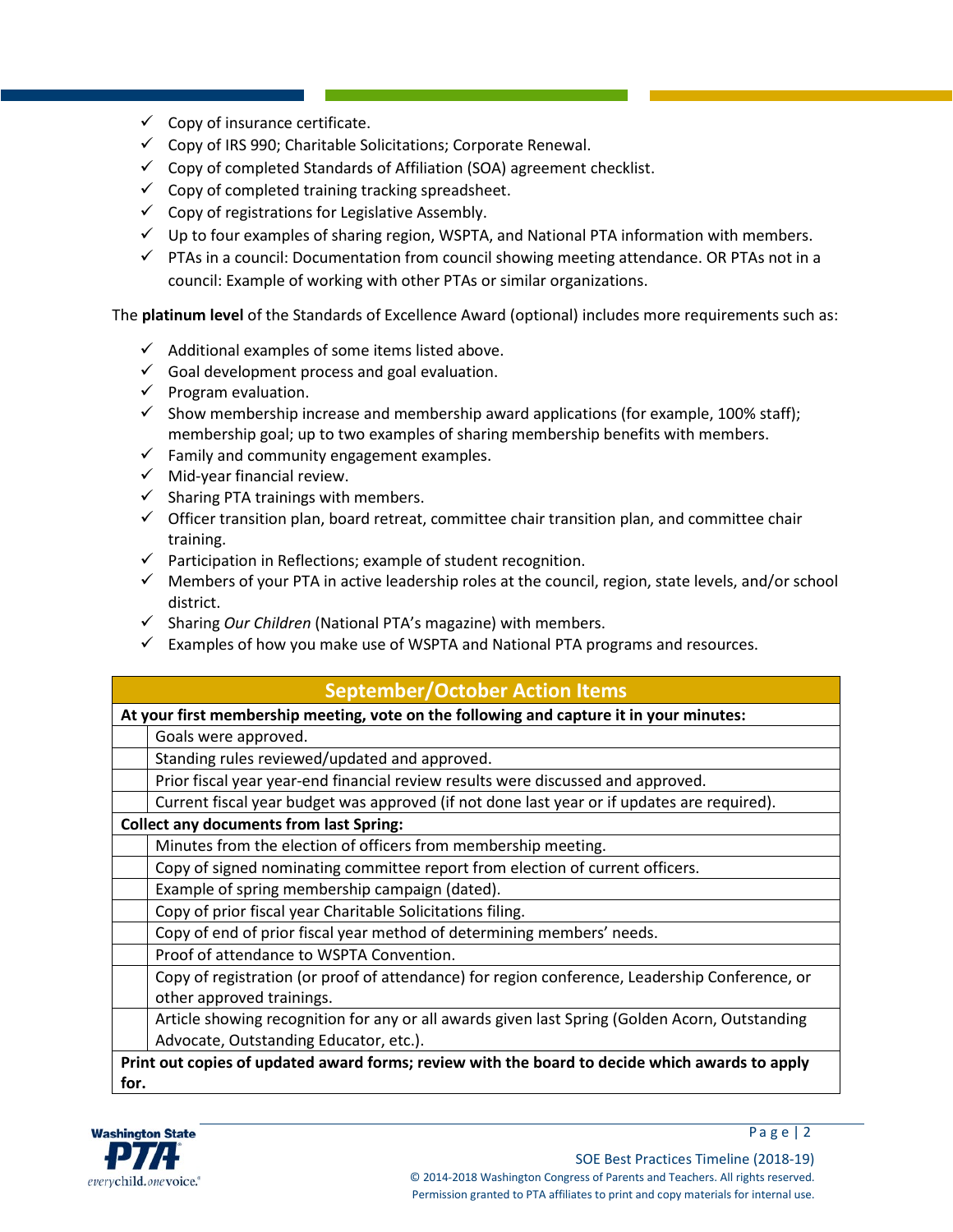| Items to think about:                                                                              |  |  |
|----------------------------------------------------------------------------------------------------|--|--|
| Do you have programs and activities to support goals? If not, begin discussions on developing      |  |  |
| them.                                                                                              |  |  |
| What are you doing to advocate for children (not just legislatively, but at school board meetings, |  |  |
| at your school, etc.)?                                                                             |  |  |
| Do you have an ongoing membership campaign that welcomes all who wish to join and                  |  |  |
| participate?                                                                                       |  |  |
| Have you set a meeting schedule for the year for board and membership meetings to address          |  |  |
| the needs of your membership and conduct business?                                                 |  |  |
| Do you have a committee chair and/or volunteer training and resources?                             |  |  |
| Do you have a communication plan for the year?                                                     |  |  |
| <b>Launch Reflections!</b>                                                                         |  |  |
| <b>Collection list for September/October:</b>                                                      |  |  |
| Membership brochure/flyer for Fall campaign (dated).                                               |  |  |
| Copy of PTA and the Law registration (or proof of attendance).                                     |  |  |
| Copy of first example of child advocacy.                                                           |  |  |
| Copy of Legislative Assembly registration.                                                         |  |  |
| Example of how you met members' needs (example - new program to address survey response).          |  |  |
| Depending on the month your PTA was incorporated, you may need a copy of your corporate            |  |  |
| renewal from prior fiscal year if you will not renew prior to February of the current year.        |  |  |
| Copies of any membership meeting and board meeting minutes to date.                                |  |  |
| Copy of financial reports for July, August, September, October.                                    |  |  |
| <b>November Action Items</b>                                                                       |  |  |
| Items to think about:                                                                              |  |  |
| Do you have a process to evaluate your current year's goals, programs, and activities?             |  |  |
| Make sure your treasurer is sending monthly financial reports to your board. This can be done by   |  |  |
| email if you do not have a meeting each month.                                                     |  |  |
| Does your PTA participate in council meetings? This can be the president or your designated        |  |  |
| representatives. It is important to attend to keep up to date on current happenings in the         |  |  |
| district, training, and participate in the sharing of activities with other local PTAs. It is also |  |  |
| important for your development as a leader.                                                        |  |  |
| <b>Collection list for November:</b>                                                               |  |  |
| Copy of signed and completed Standards of Affiliation (SOA) agreement checklist.                   |  |  |
| Copy of updated insurance certificate.                                                             |  |  |
| Complete list of membership and board meeting dates and how it was communicated to                 |  |  |
| members.                                                                                           |  |  |
| Copies of any membership meeting and board meeting minutes to date.                                |  |  |
| Copy of financial report for November                                                              |  |  |
| Documentation for all trainings attended July through November (region conferences, PTA and        |  |  |
| the Law, Leadership Conference, etc.)                                                              |  |  |
| Copy of Legislative Assembly registrations                                                         |  |  |
| Copy of another way you've advocated for children                                                  |  |  |
| Description of transition process.                                                                 |  |  |
| List of other PTAs/organizations your PTA works with (mostly for non-council PTAs).                |  |  |
| Don't forget: it is never too early to elect your nominating committee!                            |  |  |



P a g e | 3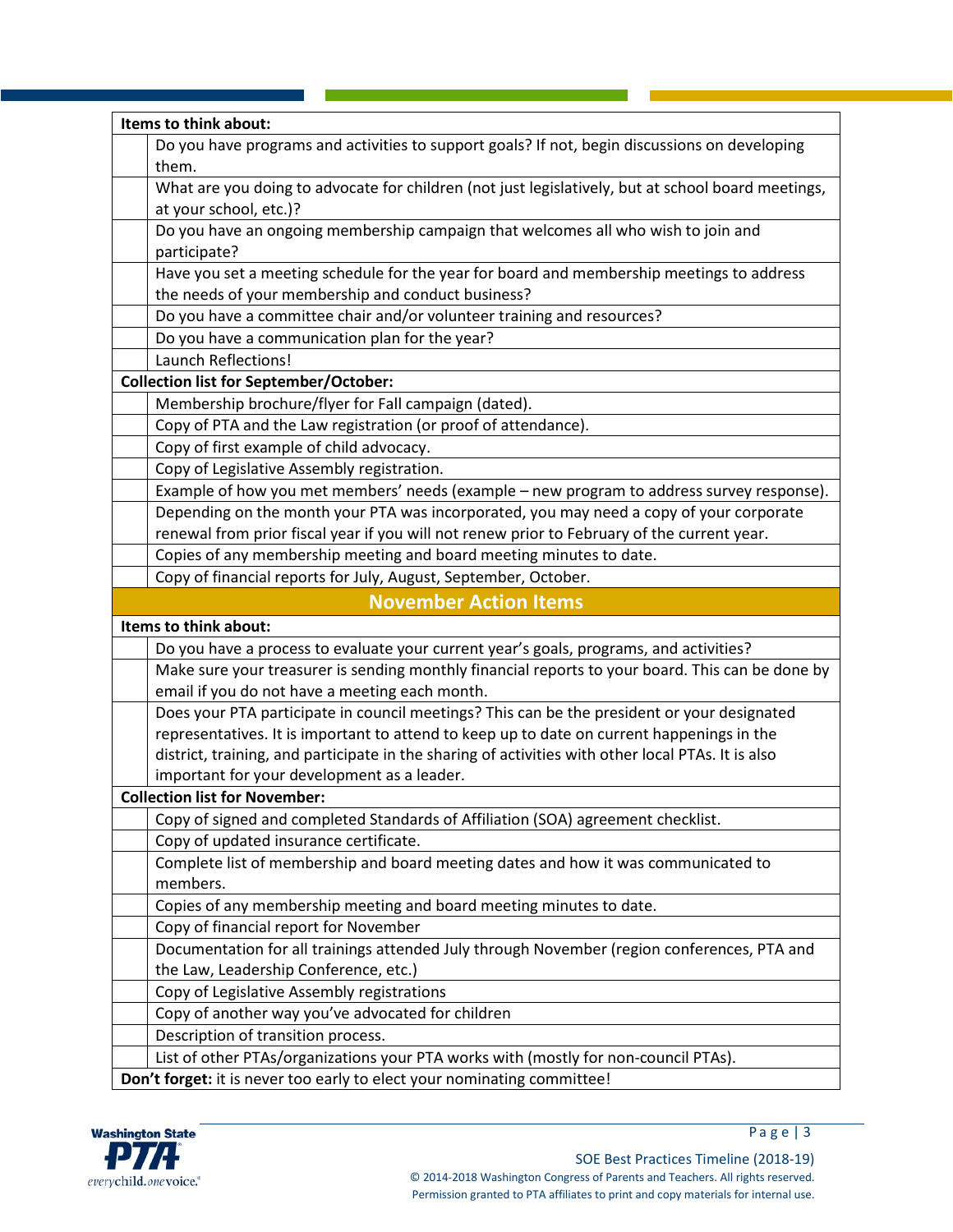| <b>December Action Items</b>                                                                                                                                                                                                                                                                                                                                              |  |  |  |  |
|---------------------------------------------------------------------------------------------------------------------------------------------------------------------------------------------------------------------------------------------------------------------------------------------------------------------------------------------------------------------------|--|--|--|--|
| Items to think about:                                                                                                                                                                                                                                                                                                                                                     |  |  |  |  |
| Think about ways that you recognize your volunteers. You probably do more things than you<br>know, but if you don't, there is time to brainstorm easy, inexpensive ways to acknowledge their<br>hard work.                                                                                                                                                                |  |  |  |  |
| Start talking about the coming Spring's WSPTA Convention and make sure your budget is<br>adequate.                                                                                                                                                                                                                                                                        |  |  |  |  |
| Think about how you determine your members' needs. There is still plenty of time for formal<br>surveys or setting up other avenues of collecting member information.                                                                                                                                                                                                      |  |  |  |  |
| Think about how your PTA passes on materials and records to the next year's officers and<br>committee chairs. If you don't have materials to pass on, now is the time to start putting<br>together notebooks. It is easier to find volunteers when you can assure them they will have<br>information and history to look back on.<br><b>Collection list for December:</b> |  |  |  |  |
|                                                                                                                                                                                                                                                                                                                                                                           |  |  |  |  |
| Copies of any membership meeting and board meeting minutes to date.<br>Copy of financial report for December.                                                                                                                                                                                                                                                             |  |  |  |  |
| Copy of 990.                                                                                                                                                                                                                                                                                                                                                              |  |  |  |  |
| Volunteer recognition samples (for example, volunteer appreciation flyer or newsletter).                                                                                                                                                                                                                                                                                  |  |  |  |  |
| Budget highlighting upcoming Spring convention expense.                                                                                                                                                                                                                                                                                                                   |  |  |  |  |
| Examples of five programs and descriptions.                                                                                                                                                                                                                                                                                                                               |  |  |  |  |
| Example of communication with members.                                                                                                                                                                                                                                                                                                                                    |  |  |  |  |
| Don't forget: Awards are due to WSPTA by March 1. Review the award forms and come up with a                                                                                                                                                                                                                                                                               |  |  |  |  |
| plan to address any gaps over the next two months.                                                                                                                                                                                                                                                                                                                        |  |  |  |  |
| <b>January/February Action Items</b>                                                                                                                                                                                                                                                                                                                                      |  |  |  |  |
| Items to think about:                                                                                                                                                                                                                                                                                                                                                     |  |  |  |  |
|                                                                                                                                                                                                                                                                                                                                                                           |  |  |  |  |
| Be sure you are communicating in a variety of ways with your membership about PTA issues and<br>activities. Don't count on just your newsletter/e-news to get the word out - use flyers, reader                                                                                                                                                                           |  |  |  |  |
| board, posters, email messages, website, etc.                                                                                                                                                                                                                                                                                                                             |  |  |  |  |
| Are you passing on information from WSPTA and National PTA to your membership?<br>Get your awards committee going so they can be on the look-out for possible candidates for<br>Golden Acorn, Outstanding Advocate, Outstanding Educator, etc. Forms are on the WSPTA<br>website. Make sure your budget is adequate.                                                      |  |  |  |  |
| Third example of how you advocate for children.                                                                                                                                                                                                                                                                                                                           |  |  |  |  |
| Where are you on your membership campaign? It's a great time to launch a New Year campaign?<br>How about staff membership? Reach out to them again.                                                                                                                                                                                                                       |  |  |  |  |
| Complete the mid-year financial review and discuss it with the board and membership.                                                                                                                                                                                                                                                                                      |  |  |  |  |
| Does your PTA have members in active leadership roles at the council, region, state, or national<br>levels - if so document.                                                                                                                                                                                                                                              |  |  |  |  |
| Does your PTA have examples of family and community engagement or other outreach efforts?                                                                                                                                                                                                                                                                                 |  |  |  |  |
| Does your PTA have examples of making use of WSPTA and National PTA programs and<br>resources?                                                                                                                                                                                                                                                                            |  |  |  |  |
| Does your PTA share examples of National PTA's Our Children magazine with members?                                                                                                                                                                                                                                                                                        |  |  |  |  |
| <b>Collection list for January/February:</b>                                                                                                                                                                                                                                                                                                                              |  |  |  |  |
| Minutes from membership meeting where nominating committee was elected in accordance<br>with bylaws.                                                                                                                                                                                                                                                                      |  |  |  |  |



P a g e | 4